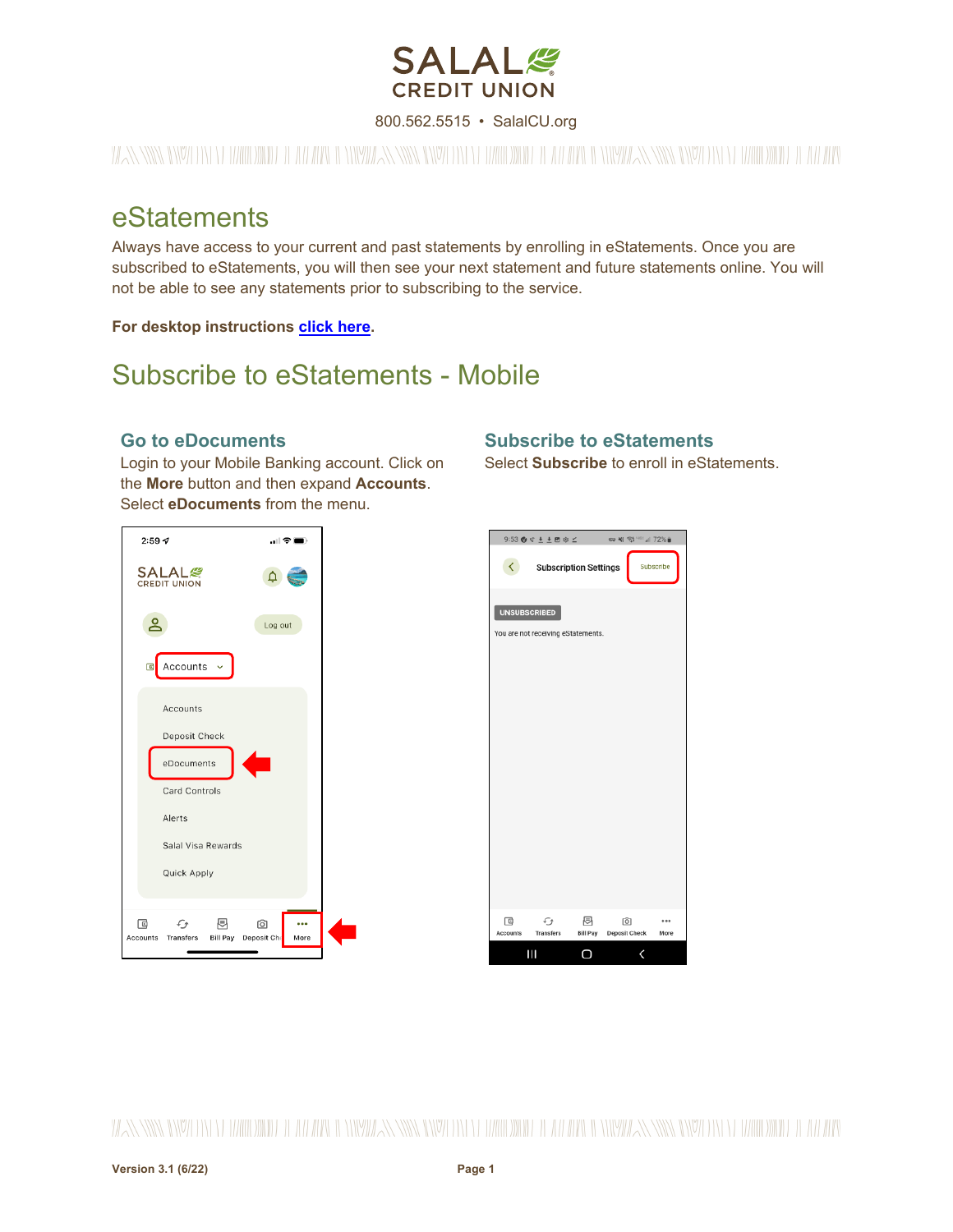#### WANNIN YIYA DIYED MAHDINID DEAH ARA ILIYIYA AN NIYA YINI YEYAHIDINID DEAH ARA AN YIYA ANIYA NIYA DIYEYEDIN YEYAHUDINID DEAH ARA **Subscribe to eStatements**

## **Read and Accept Disclosure**

Once you have read the eStatement Disclosure & Agreement, select the **I Agree** box. Then select the **Subscribe** text in the upper right corner of the screen. You are now subscribed for eStatements.

| $9:53$ $0$ $0$ $1$ $1$ $1$ $1$ $0$ $0$ $1$<br>∞ 41 % 48 172% m                                                                                                                              |  |  |  |  |  |
|---------------------------------------------------------------------------------------------------------------------------------------------------------------------------------------------|--|--|--|--|--|
| Subscribe<br>◟<br><b>Subscription Settings</b>                                                                                                                                              |  |  |  |  |  |
| <b>Subscription Disclosure</b>                                                                                                                                                              |  |  |  |  |  |
| Your statements are now available.                                                                                                                                                          |  |  |  |  |  |
| Please accept the disclosure to confirm this change:                                                                                                                                        |  |  |  |  |  |
| #SCU-4055 REV 7/21                                                                                                                                                                          |  |  |  |  |  |
| eStatement                                                                                                                                                                                  |  |  |  |  |  |
| Disclosure &                                                                                                                                                                                |  |  |  |  |  |
| Agreement                                                                                                                                                                                   |  |  |  |  |  |
| ELECTRONIC DELIVERY OF STATEMENTS AND<br><b>NOTICES</b><br>By accepting the "Salal Credit Union<br>eStatement (Electronic Statement)<br>Disclosure & Agreement" you consent<br>I Agree<br>a |  |  |  |  |  |
| 凨<br>ाठा<br>16<br>$\mathcal{L}_{\mathcal{F}}$<br><br>Accounts<br><b>Transfers</b><br><b>Bill Pay</b><br><b>Deposit Check</b><br>More                                                        |  |  |  |  |  |
| ш                                                                                                                                                                                           |  |  |  |  |  |

WANNIN INYO DI LOUIDIND DEALERIN IL NIVIDAN INYO DI LOUIDINDE LEALERIN INVIDANT IN DIVIDANTIN INYO DI LOUIDINDE LEALERIN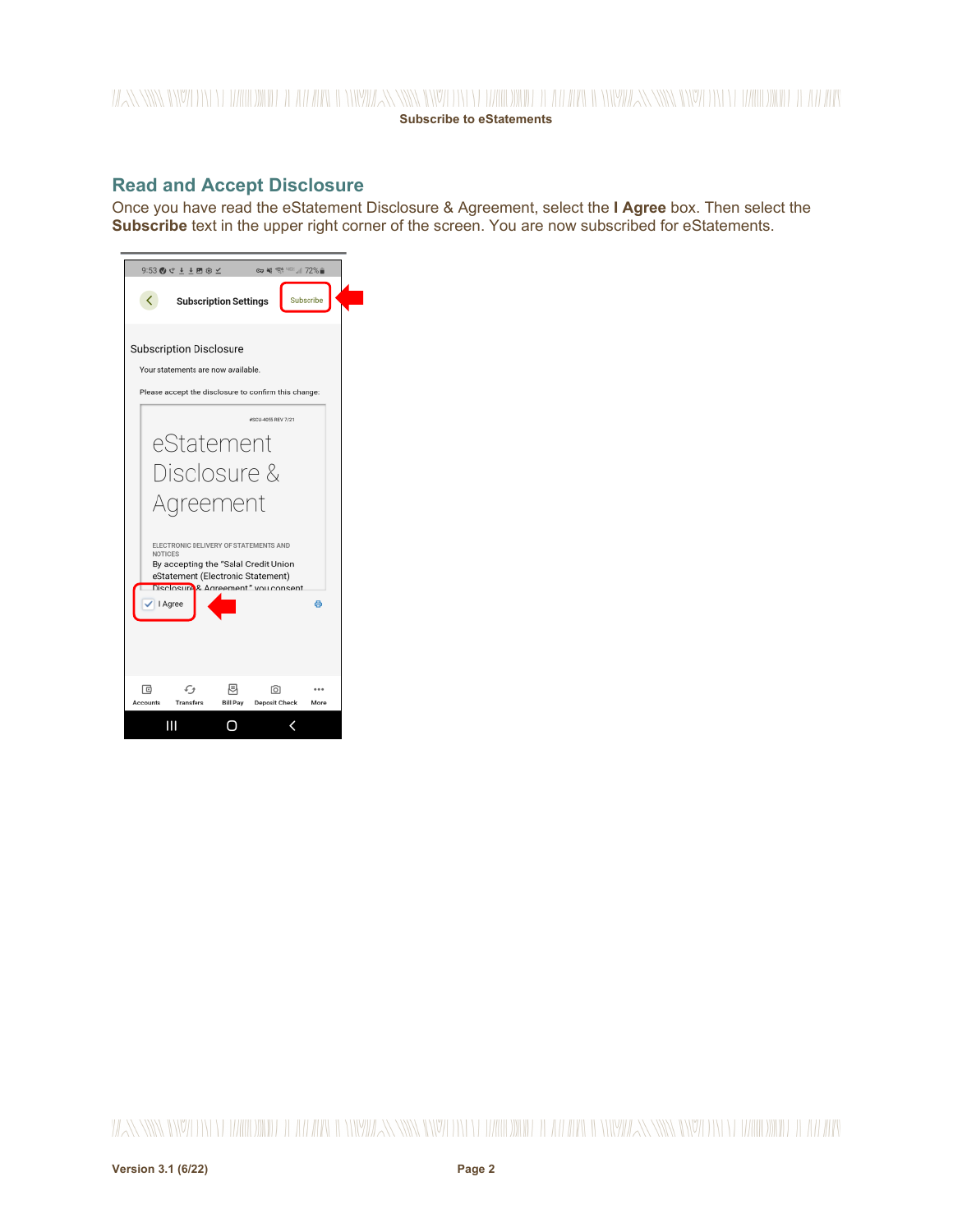## *THENNES WAS TERM AND A THARD DIE A HEARE IN NEW ANEXEMENT ON DE THARD DIE TEEL A HEARE IN NEW ANEXEMENT ON YEAR ODDERE TEEL A HEARE* **Subscribe to eStatements**

#### **View Your Statements**

To view your statements in your Mobile Banking app, click on **More**, followed by **Account** and then **EDOCUMENTS**. On the following screens, select **Statements** and then **View Statements**.

**Note:** You can pinch and expand the Statement screen to more easily read and click on the statement you would like to open.



*THENNI*N WYTHY E HAIDDWD IE A*D HENNI* WY*HENNIN WYTHY EI HAIDDWD IE AD IDEN WYDDENIN WYTHY EI WYDDWD IE AD IDEN*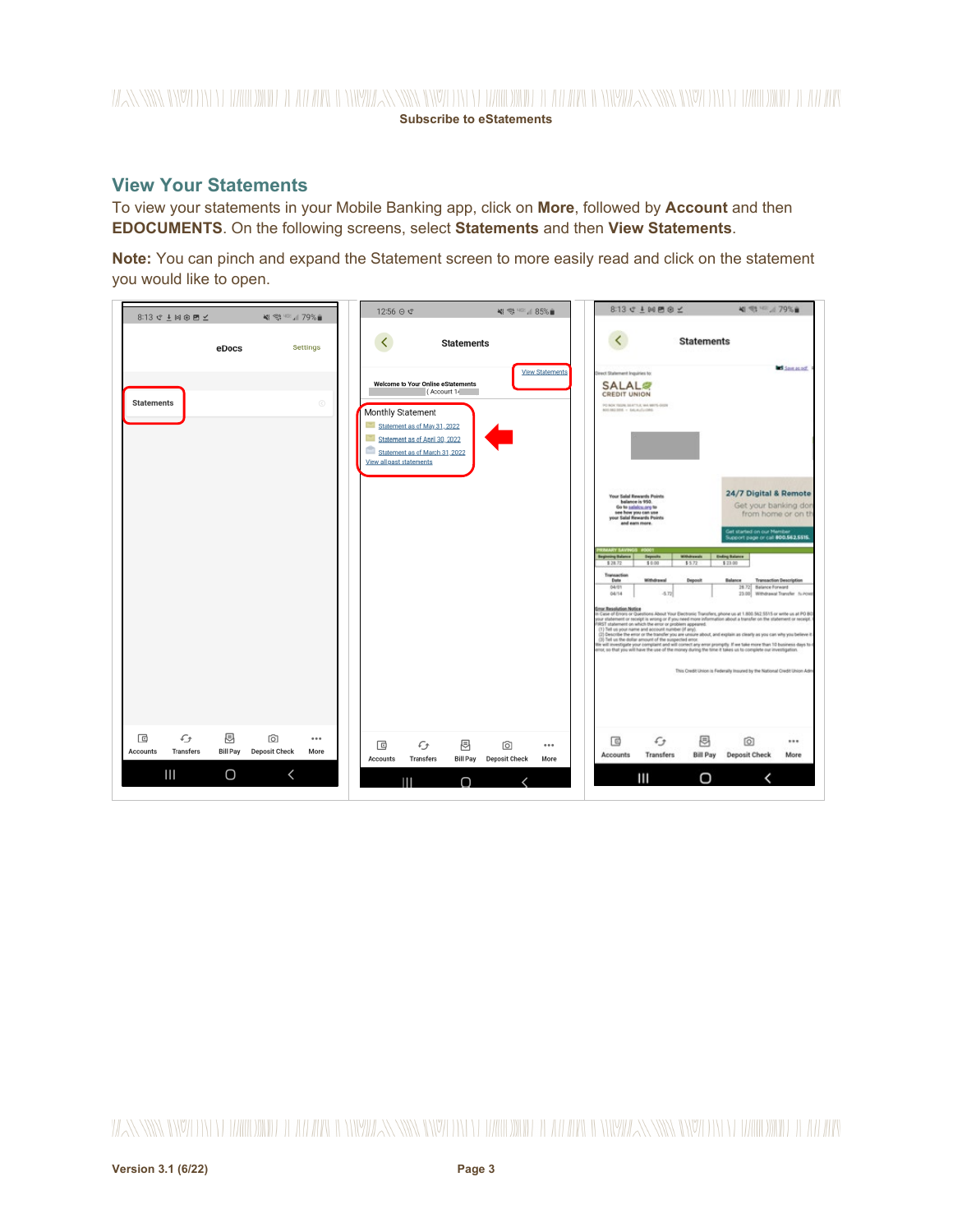# WANNIN INYO DILLO MAHDINDO DEALAMA ILINYAZININ INYO DILLO MAHDINDO DEALAMA ILINYAZININ INYO DILLO MAHDINDO DALA **Subscribe to eStatements**

# **Want to View Statements from Other Memberships?**

If you have other membership accounts and would like to be able to view the accounts and eStatements all within the same Online Banking login, please contact our Virtual Branch and they can set up "Cross Account" access. As long as your name is on both accounts/memberships, then we can link them together. You will need to be enrolled in eStatements for each account you would like to view.

|           | 8:13 ∉ ≛ ⊠ ■ ⊕ ≰                                                                               |                        | ¥I % ™ 179% ii                          |  |  |  |
|-----------|------------------------------------------------------------------------------------------------|------------------------|-----------------------------------------|--|--|--|
| ←         |                                                                                                | <b>Statements</b>      |                                         |  |  |  |
|           | You are currently subscribed to eStatements, which allows<br>you to access eStatements online. |                        |                                         |  |  |  |
| MEMBER ID |                                                                                                |                        |                                         |  |  |  |
|           | 18                                                                                             |                        |                                         |  |  |  |
|           | 14                                                                                             |                        |                                         |  |  |  |
|           |                                                                                                |                        |                                         |  |  |  |
|           |                                                                                                | <b>View Statements</b> |                                         |  |  |  |
|           |                                                                                                |                        |                                         |  |  |  |
|           |                                                                                                |                        |                                         |  |  |  |
|           |                                                                                                |                        |                                         |  |  |  |
|           |                                                                                                |                        |                                         |  |  |  |
|           |                                                                                                |                        |                                         |  |  |  |
|           |                                                                                                |                        |                                         |  |  |  |
|           |                                                                                                |                        |                                         |  |  |  |
| 回         | €                                                                                              | 囘                      |                                         |  |  |  |
|           | Accounts Transfers                                                                             |                        | ा<br><b>Bill Pay Deposit Check More</b> |  |  |  |
|           | Ш                                                                                              | O                      |                                         |  |  |  |

**Note:** Electronic statements will remain available in Mobile and Online Banking for twelve (12) months after they are posted.

#### **Need Help? Give Us a Call**

If you have questions or need further assistence, feel free to call our Virtual Branch at **800.562.5515** or **206.298.9394**.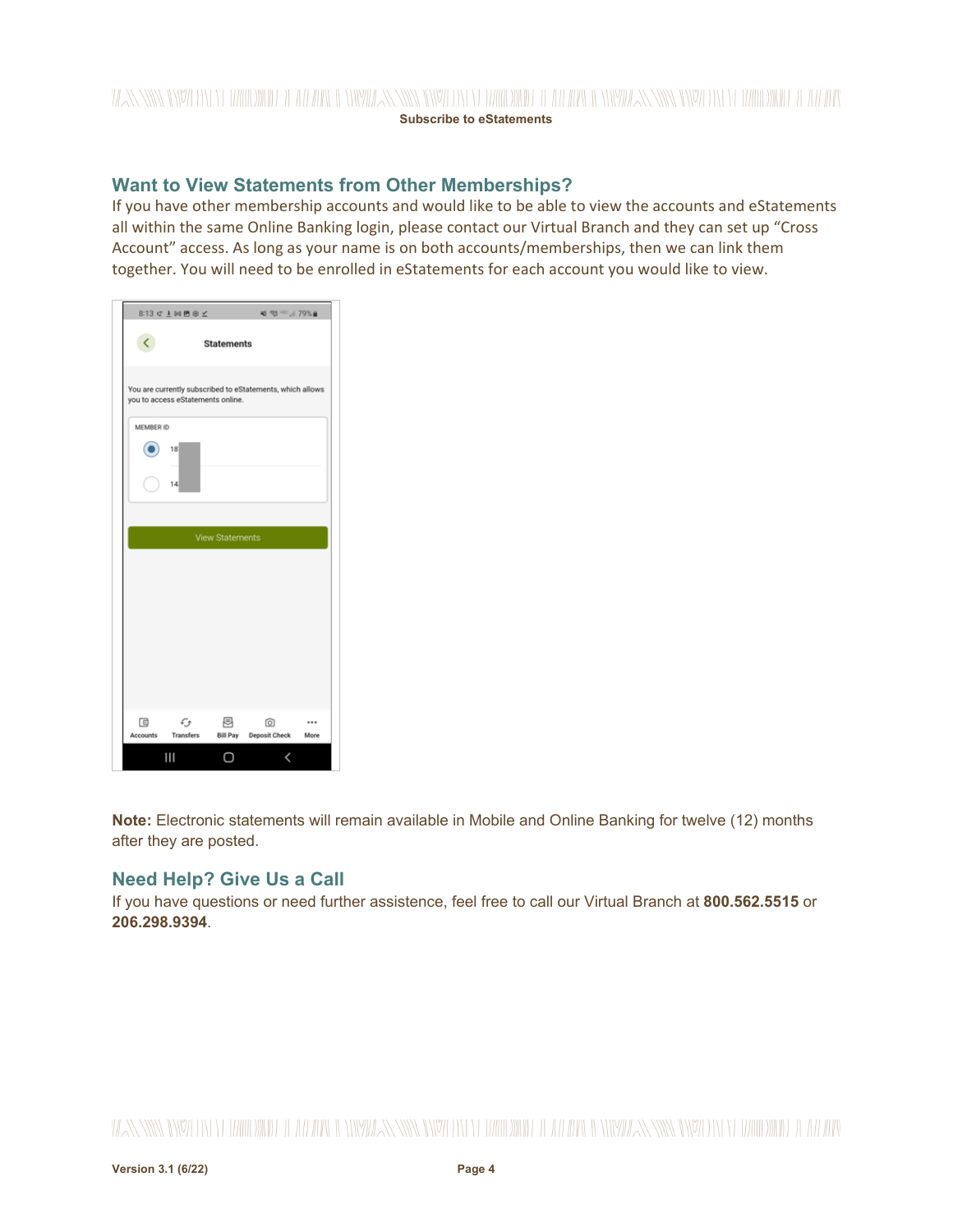# <span id="page-4-0"></span>Subscribe to eStatements - Desktop

Always have access to your current and past statements and other notices by enrolling in eStatements. Once you are subscribed to eStatements, you will see your next statement and future statements within Mobile or Online Banking. You will not be able to see any statements prior to subscribing to the service.

#### **Go to eDocuments**

Log in to your Online Banking account. Then click on **Accounts** and select **eDocuments**.

| <b>Dashboard</b>                               | <b>Accounts</b>                                           | <b>Transfer &amp; Payments</b> | <b>Self Service</b> | <b>Financial Planning</b> |                  |            |
|------------------------------------------------|-----------------------------------------------------------|--------------------------------|---------------------|---------------------------|------------------|------------|
| <b>Get More Lift</b><br>from Your Home Equity. | <b>Accounts</b><br>Manage all your accounts in one place. |                                |                     |                           |                  | $^{\circ}$ |
|                                                | Accounts                                                  | Alerts                         |                     |                           |                  |            |
|                                                | eDocuments                                                | Salal Visa Rewards             |                     |                           |                  |            |
| Dashboa                                        | <b>Card Controls</b>                                      | <b>Quick Apply</b>             |                     |                           | 凹<br>⊙ Help<br>画 |            |

# **Subscribe to eStatements**

Select **Subscribe** to enroll in eStatements.

| eDocuments                                                 | 凹<br>e |
|------------------------------------------------------------|--------|
| Overview<br><b>Statements</b>                              |        |
| Welcome to your eDocuments<br>Access your documents easily |        |
|                                                            |        |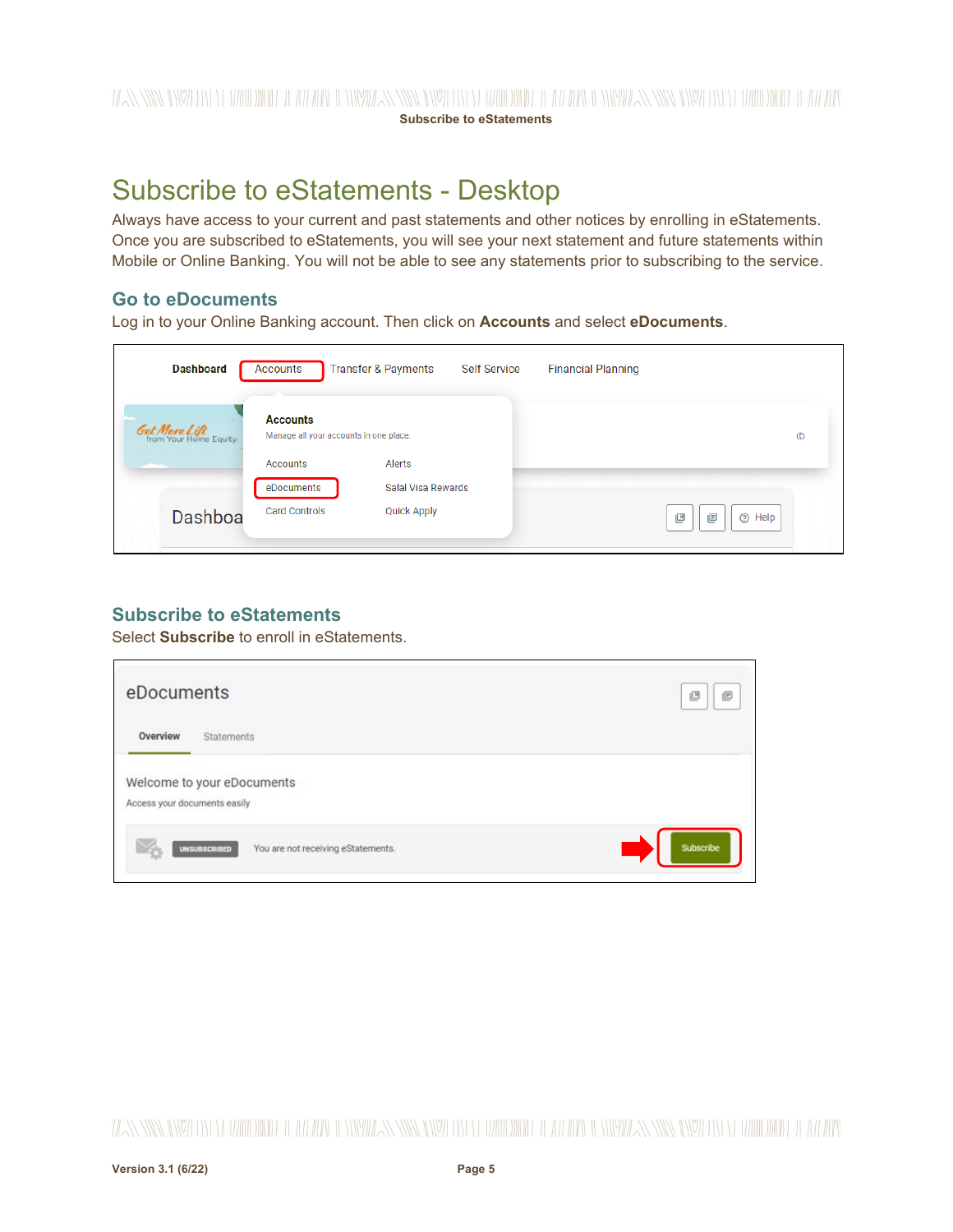# *THENNES WAS TERM AND A THARD DIE A HEARE IN NEW ANEXEMENT ON DE THARD DIE TEEL A HEARE IN NEW ANEXEMENT ON YEAR ODDERE TEEL A HEARE* **Subscribe to eStatements**

## **Read and Accept Disclosure**

Once you have read the eStatement Disclosure & Agreement, check the **I Agree** box and then click the green **Subscribe** button to confirm enrollment. You are now subscribed for eStatements.



# **View Your Statements**

Once you are enrolled in eStatments and your next monthly or quarterly statement becomes available, simply log in to Online Banking and select **eDocuments** from the **Accounts** menu. In Online Banking, you select **Statements** from the navigation bar.

| <b>Dashboard</b>                                           | <b>Accounts</b>                | <b>Transfer &amp; Payments</b>                        | <b>Self Service</b> | <b>Financial Planning</b> |                    |
|------------------------------------------------------------|--------------------------------|-------------------------------------------------------|---------------------|---------------------------|--------------------|
|                                                            |                                |                                                       |                     |                           |                    |
| eDocuments                                                 |                                |                                                       |                     |                           | 凹<br>画             |
| <b>Overview</b>                                            | <b>Statements</b>              |                                                       |                     |                           |                    |
| Welcome to your eDocuments<br>Access your documents easily |                                |                                                       |                     |                           |                    |
|                                                            | <b>SUBSCRIBED</b>              | You are receiving notifications at:<br>Il@hotmail.com |                     |                           | <b>Unsubscribe</b> |
| Statements ><br>E                                          | View your monthly eStatements. |                                                       |                     |                           |                    |

*THENNI*N WYTH EE HAARDINID IL A*H IHA*N WAANEN YN Y HAARDINID IL AH IHA WAN WENY*HENNIN WYT*HEE HAARDINID IN ALAHA